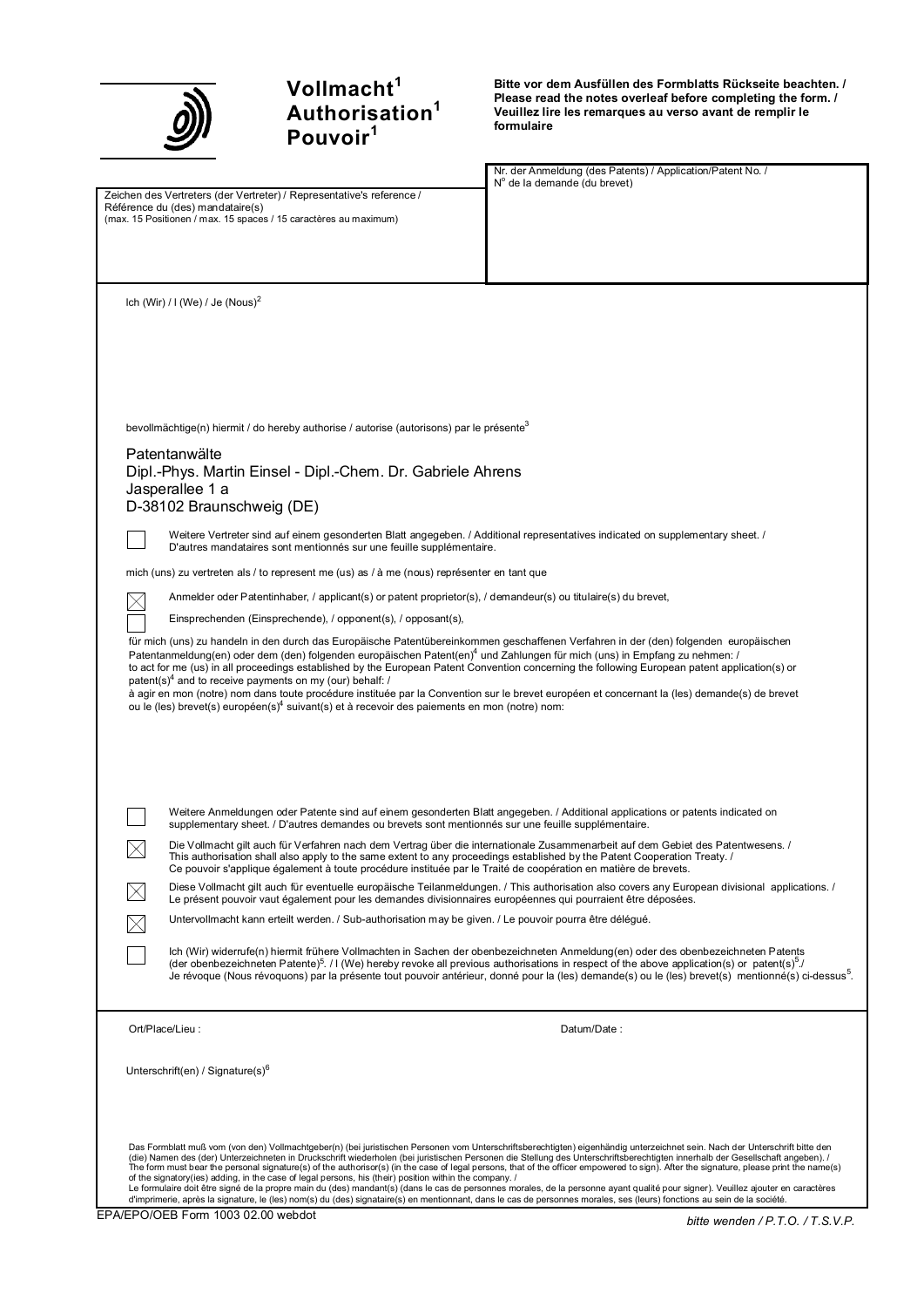## **I. Fußnoten zur Vorderseite**

- 1 a) Die Benutzung dieses Formblatts wird empfohlen für die Bevollmächtigung von Vertretern vor dem Europäischen Patentamt – zugelassene Vertreter und Rechtsanwälte im Sinne des Artikels 134(7) - sowie für die Bevollmächtigung von Angestellten im Sinne des Artikels 133(3) Satz 1; zu Satz 2 sind bisher keine Ausführungsbestimmungen ergangen. Zugelassene Vertreter, die sich als solche zu erkennen geben, müssen nach Regel 101(1) in Verbindung mit dem Beschluß des Präsidenten des EPA vom 19. Juli 1991 nur in bestimmten Fällen eine unterzeichnete Vollmacht einreichen (Amtsblatt EPA 1991, 421 und 489). Hingegen müssen nach Artikel 134(7) vertretungsberechtigte Rechtsanwälte sowie Angestellte, die für einen Anmelder gemäß Artikel 133(3) Satz 1 handeln und keine zugelassenen Vertreter sind, eine unterzeichnete Vollmacht
	- einreichen. b) Die Kästchen sind zutreffendenfalls anzukreuzen.
- 2 Name(n) und Anschrift(en) sowie Staat des Sitzes oder Wohnsitzes des Vollmachtgebers (der Vollmachtgeber) nach Maßgabe der<br>nachstehenden Regel 26(2)c): "Bei natürlichen<br>Personen sind Familienname und Vorname<br>anzugeben, wobei der Familienname vor dem Vornamen zu stehen hat. Bei juristischen Personen und juristischen Personen gemäß dem für sie maßgebenden Recht gleichgestellten Gesellschaften ist die amtliche Bezeichnung anzugeben. Anschriften sind in der Weise anzugeben, daß die üblichen Anforderungen für eine schnelle Postzustellung an die angegebene Anschrift erfüllt sind. Sie müssen in jedem Fall alle maßgeblichen Verwaltungseinheiten, gegebenenfalls bis zur Hausnummer
- einschließlich, enthalten." 3 Name(n) und Geschäftsanschrift des Vertreters (der Vertreter) nach Maßgabe der in Ziff. 2
- wiedergegebenen Regel 26(2) c). 4 Nummer der Anmeldung(en) (falls bekannt) oder des Patents (der Patente) und Bezeichnung(en)
- der Erfindung(en). 5 Der Widerruf erfaßt nicht eine gegebenenfalls
- erteilte allgemeine Vollmacht. 6 Übliche Unterschrift des (der) Vollmachtgeber(s). Wird die Vollmacht für eine juristische Person unterzeichnet, so dürfen nur solche Personen unterzeichnen, die nach Gesetz und/oder Satzung der juristischen Person dazu berechtigt sind (Artikel 58, Regel 101 (1)). Es ist ein Hinweis auf die Unterschriftsberechtigung des Unterzeichneten zu geben, zum Beispiel Geschäftsführer, Prokurist, Handlungsbevollmächtigter; president, director, company secretary; président, directeur, fondé de pouvoir. Unterzeichnet ein sonstiger Angestellter einer juristischen Person aufgrund einer speziellen Vollmacht der juristischen Person, so ist dies anzugeben; von der speziellen Vollmacht ist eine Kopie, die nicht beglaubigt zu sein braucht, beizufügen. Eine Vollmacht mit der Unterschrift einer nicht zeichnungsberechtigten Person wird als nicht unterzeichnete Vollmacht behandelt.

#### **II. Hinweise**

- a) Erstreckt sich die Vollmacht auf mehrere Anmeldungen oder Patente, so ist sie in der entsprechenden Stückzahl einzureichen
- (vgl. Regel 101(1)). b) Alle Entscheidungen, Ladungen, Bescheide und Mitteilungen werden an den Vertreter übersandt (vgl. Regel 81). Im Fall der Bevollmächtigung von Angestellten im Sinne des Artikels 133(3) werden die genannten Schriftstücke dem Anmelder übersandt.
- c) Regel 101(7) bestimmt: "Sofern die Vollmacht nichts anderes bestimmt, erlischt sie gegenüber dem Europäischen Patentamt nicht mit dem Tod des Vollmachtgebers."
- d) Im übrigen vgl. die Mitteilung zu Fragen der Vertretung vor dem EPA im Amtsblatt EPA 4/1978, S. 281 ff.

### **I. Footnotes to text overleaf**

- 1 (a) The use of this form is recommended when authorising representatives before the European Patent Office  $-$  professional<br>representatives and legal practitioners<br>under Article 134(7) - and when authorising<br>employees under Article 133(3), first<br>sentence; as regards the second sentence,<br>no implementing r Professional representatives who identify themselves as such are required under Rule 101(1), in conjunction with the Decision of the President of the EPO of 19 July 1991, to file a signed authorisation only in particular cases (Official Journal EPO 1991, 421 and 489). However, a legal practitioner entitled to act as professional representative in accordance with Article
	- 134(7), or an employee acting for an applicant in accordance with Article 133(3), first sentence, but who is not a professional representative, must file a signed authorisation.
	- (b) Where applicable place cross in box.
- 2 Name(s) and address(es) of the party or parties giving the authorisation and the State in which his (their) residence or principal place of business is located, in accordance with Rule 26(2)(c): "Names of natural persons shall be indicated by the person's family name and given name(s), the family name being indicated before given name(s). Names of legal entities, as well as companies considered to be legal entities by reason of the legislation to which they are subject, shall be indicated by their official designations. Addresses shall be indicated in such a way as to satisfy the customary requirements for prompt postal delivery at the indicated address. They shall in any case comprise all the relevant administrative units, including the house number, if any."
- 3 Name(s) and address of place of business of the representative(s) in accordance with Rule 26(2)(c) (cf. note 2 above). 4 Application No(s). or patent No(s). (if known) and
- title(s) of the invention(s).
- 5 The revocation does not extend to any general authorisation which may have been given. 6 Usual signature(s) of person(s) giving the
- authorisation. Where the authorisation is signed on behalf of a legal person, only such persons as are entitled to sign by law and/or in accordance with the articles of association or equivalent of the legal person may do so (Article 58, Rule 101(1)). An indication is to be given of the signatory's entitlement to sign, eg president, director, company secretary; Geschäftsführer, Prokurist, Handlungsbevollmächtigter; président, directeur, fondé de pouvoir. If any other employee of a legal person signs by virtue of a special authorisation conferred by the legal person, this is to be indicated and a copy of the special authorisation, which need not be certified, is to be supplied. An authorisation bearing the signature of a person not entitled so to sign will be treated as an unsigned authorisation.

# **II. Notices**

- (a) Authorisations covering more than one application or patent are to be filed in the corresponding number of copies (cf. Rule  $101(1)$
- (b) All decisions, summonses and communications will be sent to the representative (cf. Rule 81). In cases where employees are authorised under Article 133(3), these documents will be sent to the applicant.
- (c) Rule 101(7) states: "Subject to any provisions to the contrary contained therein, an authorisation shall not terminate vis-à-vis the European Patent Office upon the death of the person who gave it".
- See also Communication on matters concerning representation before the EPO in Official Journal EPO 4/1978, p. 281 ff.

## **I. Renvois concernant le texte figurant au recto**

- 1 (a) Il est recommandé d'utiliser ce formulaire pour mandater des représentants devant l'Office européen des brevets – mandataires agréés et avocats au sens de l'article 134(7) - ainsi que pour mandater des employés au sens de l'article 133(3), première phrase; il n'a pas encore été arrêté de dispositions d'application relatives à la deuxième phrase. En vertu de la règle 101(1) en liaison avec la décision du Président de l'OEB en date du 19 juillet 1991, les mandataires agréés qui se font connaître comme tels ne sont tenus que dans certains cas de déposer un pouvoir signé (cf. Journal officiel de l'OEB 1991, 421 et 489). En revanche, les avocats habilités à agir en qualité de mandataires en vertu de l'article 134(7), ainsi que les employés qui agissent pour le compte d'un demandeur conformément à l'article 133(3), 1re phrase, et qui ne sont pas des mandataires agréés, doivent déposer un pouvoir signé.
	- (b) Faire une croix dans la case si nécessaire.
- 2 Nom(s) et adresse(s), Etat du siège ou du domicile du (des) mandant(s), dans les conditions prévues à la règle 26(2) c) et reproduites ci-dessous: «Les personnes physiques doivent être désignées par leurs noms et prénoms, les noms précédant les prénoms. Les personnes morales et les sociétés assimilées aux personnes morales en vertu de la législation qui les régit doivent figurer sous leur désignation officielle. Les adresses doivent être indiquées selon les exigences usuelles en vue d'une distribution postale rapide à l'adresse indiquée. Elles doivent en tout êtat de cause comporter toutes les indications administratives pertinentes, y compris, le cas échéant, le numéro de la maison.»
- 3 Nom(s) et adresse professionelle du (des) mandataire(s), dans les conditions prévues à la règle 26(2) c) et mentionnées à la remarque 2. 4 Numéro de la (des) demande(s) (s'il est connu) ou du (des) brevet(s) et titre(s) de l'invention (des inventions).
- 5 La révocation ne s'étend pas à un pouvoir
- général éventuellement donné. 6 Signature(s) habituelle(s) du (des) mandant(s). Lorsque le pouvoir est signé au nom d'une personne morale, seules sont habilitées à signer les personnes auxquelles cette qualité est reconnue en vertu de la loi et/ou du statut de la personne morale concernée (article 58, règle 101 (1)). Il convient d'indiquer la qualité du signataire, par exemple: président, directeur, fondé de pouvoir; Geschäftsführer, Prokurist, Handlungsbevollmächtigter; president, director, company secretary. Il y a lieu de signaler les cas où un autre employé d'une personne morale signe en vertu d'un pouvoir spécial conféré par la personne morale et de fournir alors une copie, qui peut ne pas être certifiée conforme, de ce pouvoir spécial. Un pouvoir portant la signature d'une personne non habilitée à signer sera considéré comme non signé.

## **II. Notes**

- a) Si le pouvoir est donné pour plusieurs demandes ou plusieurs brevets, il doit être
- fourni un nombre correspondant d'exemplaires (cf. règle 101(1)). b) Toutes les décisions, citations, notifications seront adressées au mandataire (voir règle 81). Dans le cas où des employés au sens de l'article 133(3) sont mandatés, les pièces mentionnées sont envoyées au demandeur.
- c) La règle 101(7) stipule: «Sauf disposition contraire du pouvoir, celui-ci ne prend pas fin, à l'égard de l'Office européen des brevets, au décès du mandant.»
- d) Pour le reste, se reporter à la Communication concernant les questions relatives à la représentation près l'OEB, parue au Journal officiel de l'OEB, 4/1978,  $281 \text{ s}$